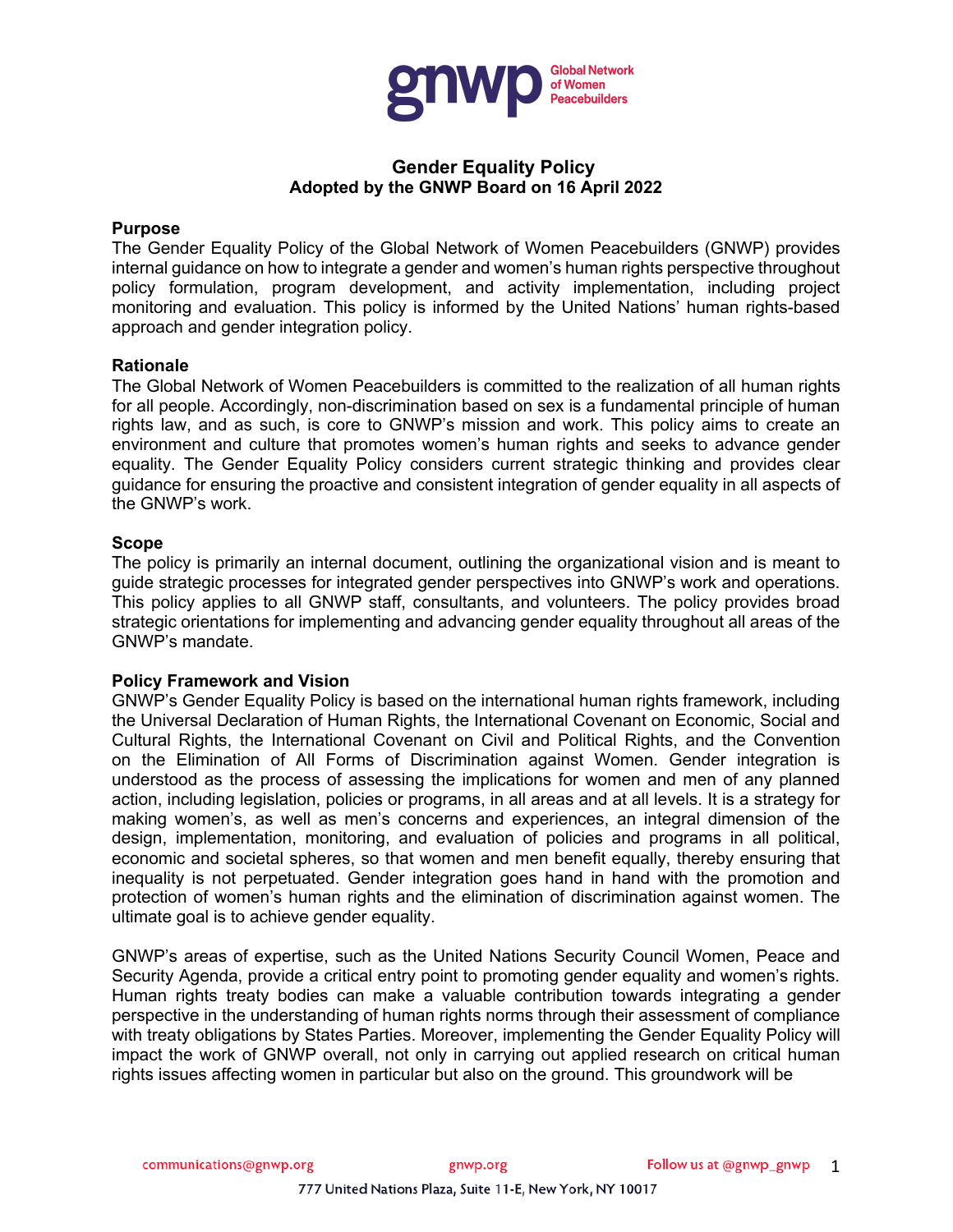

evidenced by integrating a gender perspective while mainstreaming human rights and helping strengthen national institutions and civil society organizations striving for gender equality.

#### **Guiding Principles**

Gender integration has been established as the global strategy of the United Nations for promoting gender equality, which refers to the equal rights, responsibilities and opportunities of women and men and girls and boys. The Vienna Declaration and Programme of Action reaffirmed that women's rights are human rights within the international human rights framework. In implementing human rights work, GNWP complies with human rights guiding principles, which also inform its gender integration agenda. Gender integration has been explicitly called for in the Beijing Declaration and Platform for Action (1995), as well as in several General Assembly, ECOSOC and Security Council resolutions.<sup>1</sup>

### **1. Universality**

All people everywhere, women and men, are entitled to all human rights because of the immutable character of rights. However, people in many countries continue to be victims of unequal access and treatment in all spheres of life. Women constitute one group whose very entitlement to human rights is often challenged. For example, in some States, a female victim of rape may be accused of adultery while the perpetrator is not brought before the courts. Another example is the application of the right to property which, in some instances, is denied to women.

Motivated to promote the universal respect for, observance and effective enjoyment of all human rights by all, GNWP focuses attention on those who are at risk and vulnerable and aims to ensure that in countries where it works and around the world, Governments and relevant stakeholders take all necessary steps to enable all people to enjoy their human rights. These steps include the removal of obstacles to the equal enjoyment of such rights, the development of gender-responsive domestic legislation, the adoption of measures of protection, as well as positive measures in all areas, so as to achieve the effective and equal empowerment of women. By applying the principle of universality in gender integration and in the promotion of women's rights, GNWP strives to ensure that cultures and their diversity, religious values, and traditional practices, do not negatively impact women.

### **2. Indivisibility, interdependence and interrelatedness**

The spectrum of international human rights instruments covers civil, cultural, economic, political and social rights. These human rights are intertwined and as such, cannot be subjected to selectivity. The deprivation of women or men of the right to food and nutrition, for example, will inevitably impact the enjoyment of the right to health and may threaten the right to life. The fulfillment of each human right contributes to the realization of human dignity.

<sup>1</sup> ECOSOC resolution 1997/2 on Gender Mainstreaming (1997) and General Assembly resolution A/RES/S-23/2 on mainstreaming of a gender perspective into all policies and programs in the United Nations system (1997), followed by ECOSOC resolution 2010/29 on Mainstreaming a gender perspective into all policies and programs in the United Nations system (2010). Security Council resolutions 1325, 1820, 1880, 1888, 1889 and 1960 related to women, peace and security.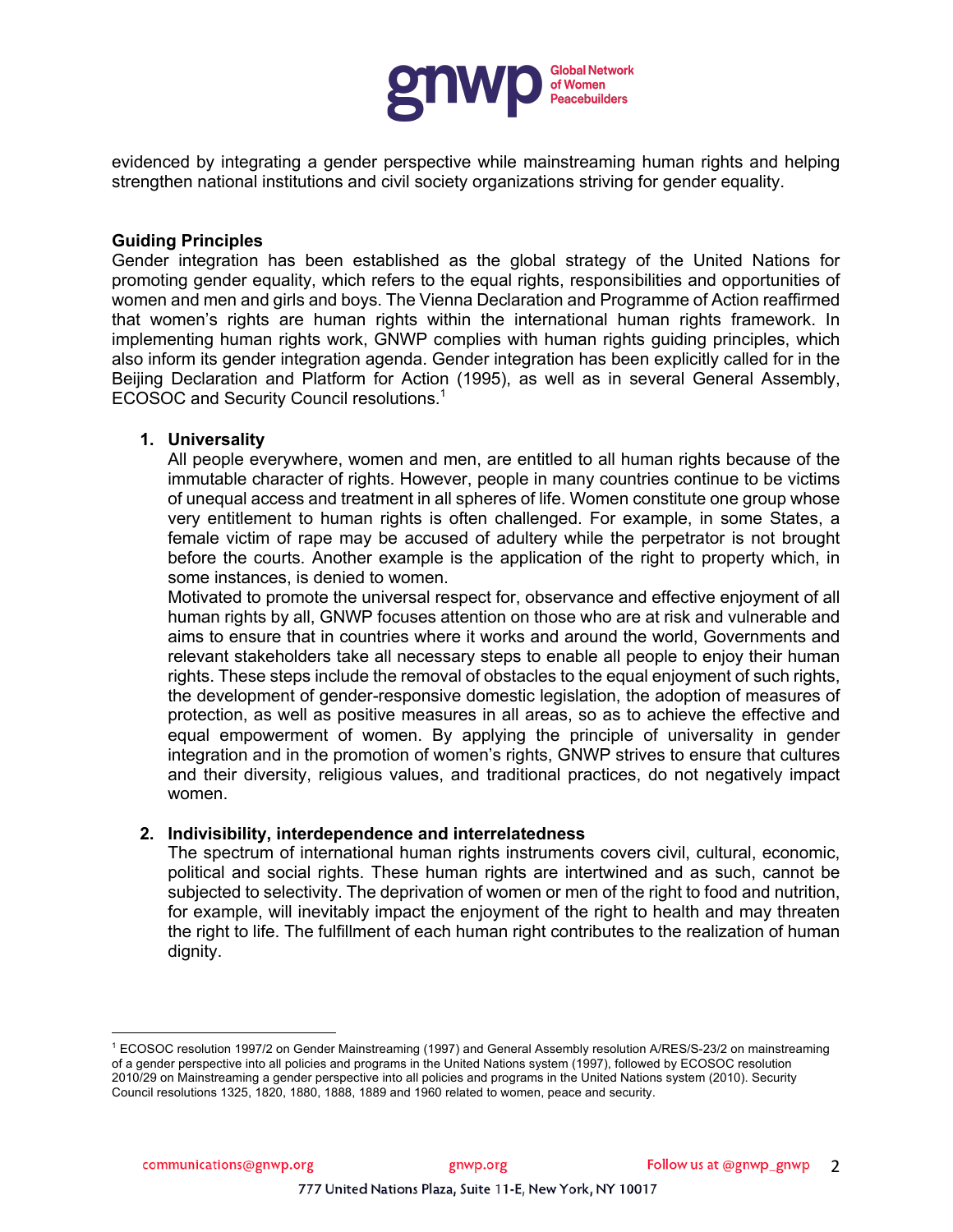

In the promotion of women's human rights and gender equality, OHCHR seeks to address the indivisibility, interdependence and interrelatedness of human rights by ensuring that programs, policies and activities are mindful of this principle for men and women. Economic, social and cultural rights are now widely recognized on equal status with civil and political rights in attending to the rights of groups subjected to discrimination and disadvantages. However, some of the cultural, economic and social rights related to gender issues, such as the right to health and education, may take more time to realize

than some of the civil and political rights, as they are strongly ingrained in societies' structures.

# **3. Participation and inclusion**

People of all genders have the right to access information and participate in decisionmaking processes that affect their lives, well-being, and enjoyment of other human rights. Under international human rights law, States are obliged to ensure free and meaningful participation in political life and the economy of both women and men from all age groups, belonging and status. The political and socio-economic empowerment of women is a crucial area to be supported, including through the promotion of equality of participation in peace processes, fostering women's contribution to democracy and the economy.

# **4. Equality and non-discrimination**

Equality between women and men refers to the equal rights, responsibilities and opportunities of women and men. Legislations should recognize such equality and should be applied equally to men and women. Moreover, the principle of non-discrimination is the corollary of the principle of equality, as inequality, within the human rights framework, is understood as the product of discrimination. Under the Committee on the Elimination of Discrimination against Women, discrimination includes direct discrimination, which occurs when a difference in treatment relies directly and explicitly on distinctions based exclusively on sex and characteristics of men or of women (e.g., inheritance law based on patriarchal transmission). It also includes indirect discrimination, when a law, policy or program has the effect of creating or perpetuating inequality between men and women (e.g., a law on working hours).

In applying equality and non-discrimination in its work, GNWP will ensure that inequality is not perpetuated. GNWP will collaborate with and urge States and partners to take positive measures to ensure the realization of women's human rights based on equality. It will also support gender-responsive frameworks tackling social and cultural patterns in society, which inhibit the realization of women's human rights. Furthermore, GNWP will create awareness about intersecting forms of discrimination affecting individuals who are rendered more vulnerable by different discriminatory practices based on gender, ethnicity, race, beliefs or any other grounds.

### **Strategic Orientations**

To be effectively implemented, the Gender Equality Policy requires that gender equality be institutionalized in GNWP's culture, structure and processes, as it is in its vision and mandate.

### *Gender as a cross-cutting issue for the GNWP's thematic work*.

Thematic units provide the critical link between the analysis of human rights and gender issues and organizational priorities. They can contribute to raising awareness and understanding of

communications@gnwp.org